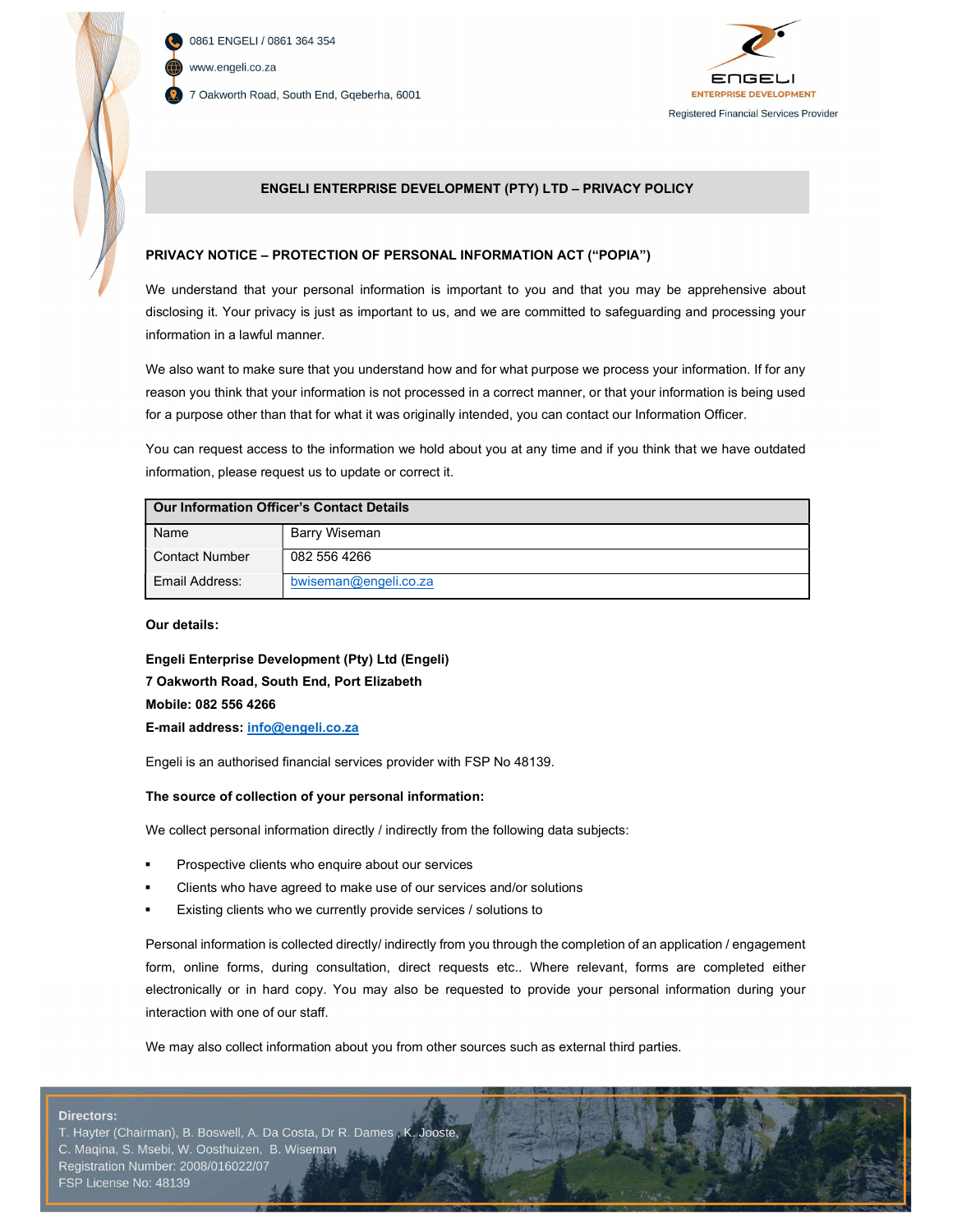

## Law authorising or requiring collecting of the personal information:

As an authorised financial services provider, we are obligated in terms of the following legislation to collect your personal information insofar as it relates to the rendering of the relevant financial services to you:

- Financial Advisory and Intermediaries Services Act 37 of 2002;
- Financial Intelligence Centre Act 38 of 2001;

## Purpose for Processing your Information:

We collect, hold, use and disclose your personal information mainly to provide you with access to the services that we provide. We will only process your information for a purpose you would reasonably expect, including:

- Complying with the obligations contained in the contract concluded between yourself and Engeli
- Providing you with services that suit your needs as requested
- To verify your identity
- To notify you of new services or developments that may be of interest to you
- To confirm, verify and update your details
- To comply with any legal and regulatory requirements

Some of your information that we hold may include, your first and last name, email address, a home, postal or other physical address, other contact information, your title, birth date, gender, occupation, qualifications, past employment, residency status, assets and liabilities (strictly where relevant), income, expenditure and your banking details.

Failing to provide compulsory information may lead to Engeli's inability to carry out the functions necessary to perform as an authorised financial services provider.

### Third parties and your personal information

We may need to share your information to third parties who provide advice, reports, analyses or services that you have requested. Where we share your information, we will take all precautions to ensure that the third party will treat your information with the same level of protection as required by us.

These third parties may include:

- Your employer (where applicable);
- The Compliance Officer of your company (where applicable);
- Analytics, search engine providers and web developers assisting in the enhancement of our website;
- Information Technology specialists assisting us with data storage, security, processing, analytics, etc.
- Your company auditors;
- Regulatory or governmental authorities such as the Financial Sector Conduct Authority and the Prudential Authority;

### Complaints and objections

As a data subject, you have the right to  $-$ 

- Request that we confirm, free of charge, whether or not we hold personal information about you;
- Request that we provide you with a description of the personal information we hold about you, and to explain why and how it is being processed